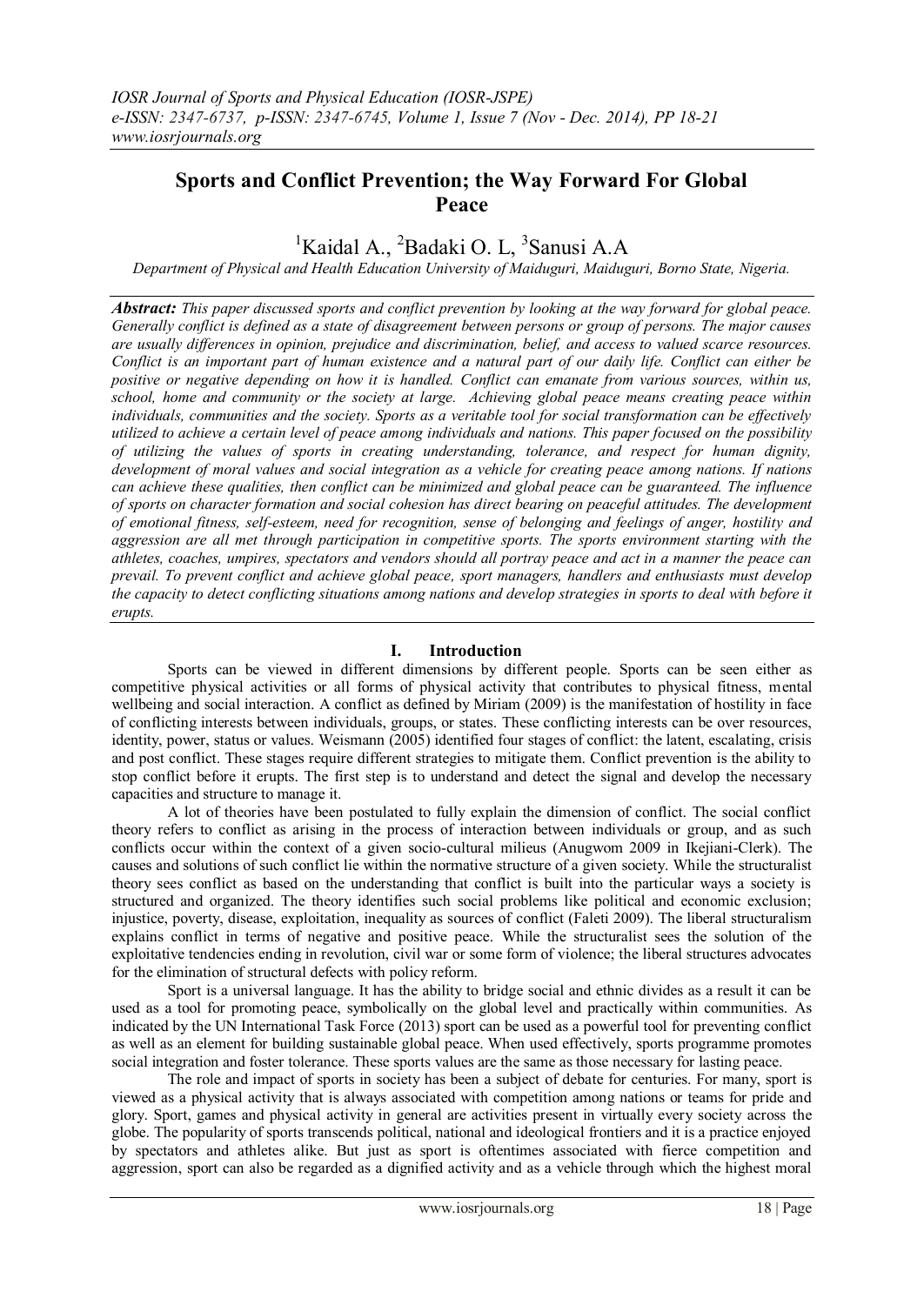and corporeal ideals are expressed. In this connection, sport has also the capacity to foster friendship and to unite people around a common activity, sometimes in the most unexpected of circumstances.

### **II. The Concept of Global Peace**

The concept of global peace is not the absence of global conflict, but rather the resolution of conflicts through non-violent processes to eradicate war. The free Wikipedia (2014) explains that global peace system relies upon a multi-strand approach to conflict resolution incorporating broad social and political solutions. The term global peace accrued from the work of Robert (1978) on *political theorist*, which stated that, the prevention of wars required the creation of a peace system. This led to the coining of the term global peace system by Johansen (2003). It was argued that, contrary to the advocated and perceived military security in the international system, the peace system provides greater justice, economic well-being and ecological security. According to Johansen, in a global peace system, conflict is resolved through non-violent, political, social and judicial processes. He therefore called for the establishment of such systems by the people's movement. Global peace invites us to adopt the policy of Dialogue or Bilateral Negotiations. We are living in a very crucial age, where confrontational determination to counter force should be replaced by a policy of non-violent dialogue.

Fry (2013) noted that the creation of global peace system involves synergistic elements such as transformative vision that a peace-based global system is possible, the understanding of interdependence and cooperation, an added level of social identity including all human beings, the creation of effective and democratic procedures of international adjudication, and peace-supporting symbols and values. McElwee (2003) also suggested three focal areas in the construction of global peace system. These include: strengthening international norms and institutions against war, eliminating the conditions that give rise to war and violence, supporting and encouraging alternative means of international conflict transformation. Other sector-based approaches to peace building link international development, humanitarian assistance, gender, the private sector, religion, environmental change, security, media, health and rule of law (Wikipedia 2014). Diamond and McDonald (1996) introduced the Multi-Track Diplomacy as a system approach to peace. They advocated for nine tracts of conceptual and practical framework that assist and work in the peace building sector, they identified these tracts to include: Government, Non-governmental/ professional or peace making through conflict resolution, business or peace making through commerce, private citizens, peacemaking through personal involvement, research training, and education or peace making through learning; Activism or peace making through advocacy, religion or peace making through faith in Action, Funding or peace making through providing resources and Communication and media, or peace making through information. Interestingly, sport is conspicuously missing in this list. All the nine tracts identified can conveniently find a root in sports. Because sport is an international language, it has the ability to bridge ethnic divides. It is therefore a very powerful tool for promoting peace.

#### **III. Sports and Conflict Prevention**

Conflict prevention is a term used interchangeably with peace building. To prevent conflict means to maintain a state of tranquility. The greatest attribute of peace is justice. Where justice prevails peace will reign. In most situations, sports apart from its health benefit possess unique qualities that facilitate peace and conflict resolution. The benefits of sports are directly and indirectly linked to peace building and conflict prevention. These characteristics start with the individual and go beyond this to the communities, the nation and the world at large. The ingredients that can be used in sports to prevent conflict are: equity and justice, fair play, human resources development, social, economic and political empowerment. Justice and fair play are ingredients that can be used in sports to prevent conflict. This can be done by addressing the sources of conflict in sporting programmes. Conflict prevention at a global level through sports can be achieved through imbibing the spirit of the Olympic ideal. Coubertin's philosophy of the triad of the mind, body and character led to the conceptualization of an event that could promote cooperation and this event turned out to be the Olympic Games which he intended to be rooted in fair play and the elimination of excessive nationalism. This he felt could promote cooperation among political frontiers on the international level.

In sports, justice and fair play can be displayed in various situations. Fair play starts with the individual athletes. This is exhibited in the way they obey the rules and regulations of the game, their attitudes towards their fellow contestant and how they conduct themselves generally on the playground. The development of the sportsmanship character makes athletes to abhor cheating making them act in a just and acceptable manner.

The second level where justice can be displayed is in the officiating. When umpires officiate by the rules; tranquility will be achieved and the game may end up successfully. The officiating of a game has direct implication for peaceful ending because of the control of sports fans. As indicated by Wann, Peterson, Cothran and Dykes (2006) some fans are psychologically connected to a team, and such fans are more likely to be aggressive to the outcome of a competition. For the highly identified fans, the outcomes of a competition involving their team have relevance for their feelings of self-worth. Any misjudgment by the umpire can lead to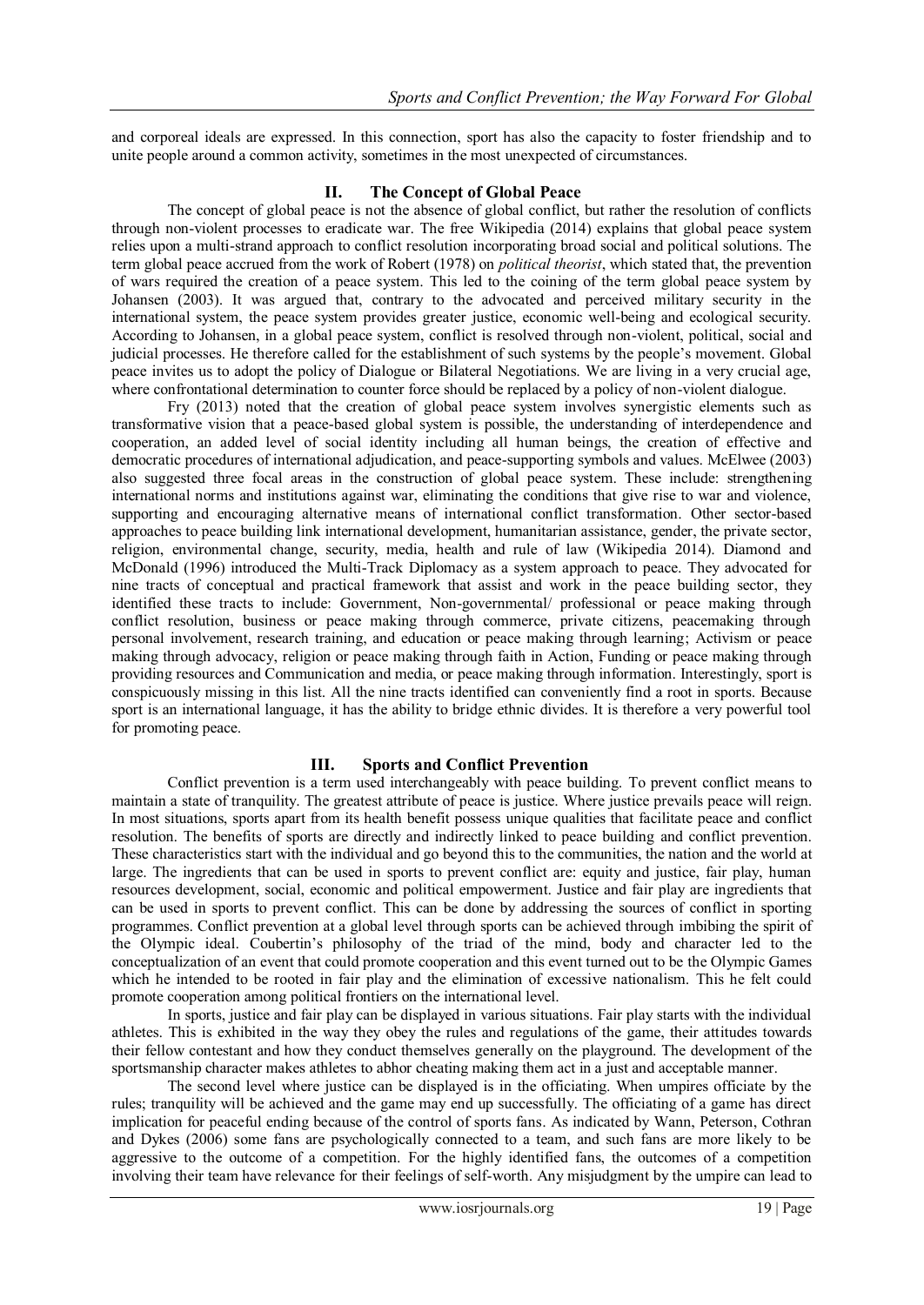violence by such individuals. Globally, it has been reported by experts (Clements, Alkire, Anthony, Barakat, Mesa, Grono and Stepanova 2014) that the most peaceful countries shared high levels of transparency of government and low corruption. This shows there is a direct relationship between justice, fair play and good governance, and this can contribute in no small measure to the prevention of conflict from the individuals, community and the society.

The value of attributes of sports that can be linked to achieving global peace is the role of sports in human development. Sports have been identified as one of the medium for the development of the whole individual (physically, mentally and socially). The physical development of the individual is associated with many advantages beyond the physical. As observed by UN the physical development of the individual through sports goes beyond physical fitness. The physical development goes with psychological benefits. The psychological benefits are essential for a sense of positive embodiment: This implies that the individual have the right to create active healthy lifestyles to sustain vitality in their lives. This concept encompasses fitness, and psychological wellness, strategies, and the pursuit of active self-care for body, mind and spirit. Such positive pursuits are essential for conflict prevention because the individual will always or in most times see things in the positive. Adopting these physical embodiment concepts in sports will be very essential but it requires complex changes in our lifestyle. This is because self-care requires individuals to create time and space for positive interaction of the mind, body and spirit.

The UN Inter-Agency Task Force on Sports for Development and Peace (2014) equally recognized the importance of the skills learned through sports. It states that the skills help empower individuals and enhance psychological well-being, such as increased resiliency, self-esteem and connection with others. In defining development, the UN document sees it as a process of enlarging people's choices and increasing the opportunities available to all members of society. The emphasis is on increasing opportunities for the current and future generation. The basic human capabilities necessary for this are to live long and healthy life. They therefore recognized that sports can help build these capabilities.

Apart from the development of the physical and psychological attributes that are basic ingredients for conflict prevention, sports have also been identified as a powerful tool for social interaction and prevention of social vises among youth. Many people see sport as a key component of social life. Sports bring people together in a fun and participatory way and help create social relationships; it builds connection and improves communication between individuals and groups which helps to strengthen the social fabric (UNDP 2002). Because of its wide social interaction, sports programmes when properly organized can be a powerful means to tackle social exclusion, and integrate marginalized groups into their community.

Sports have the potential to prevent youth from taking part in risky behaviours. UNODC (2002) report shows that the social and personal skills learnt in sports can be an effective medium to intervene in a person's decision to abuse or not to abuse drugs. Although it was observed that participation in sports does not inherently lead to drug free lifestyle, well designed programmes that are handled by credible individuals can help to reduce risky behaviours. It has also been clearly observed that participation in sports provides youth the opportunity to make positive connection with adults and peers, such connections can transform them and integrate them into constructive activities within the society. Sport is one of the medium through which gender inequality can be addressed. Kaidal (2014) stated that sport is a powerful tool for women empowerment. It helps women develop leadership and communications skills and provide social interaction for girls beyond the home. These skills give women the opportunity to participate in decision making in the home and the society.

Sports can be an instrument for integrating persons with disability into society. It provides them opportunities for positive social interaction, reducing isolation and breaking down prejudice. The physical activities in sports are therapeutic and can increase motor skills and mobility. This helps the participants develop self-sufficiency and self-confidence (Kaidal 2014).

Although sports have been identified as a major contributor to human development, it is equally a potential catalyst for economic development. Lal Kaka (1999) stated that the economic potentials of sports are highlighted by its economic weight resulting from activities such as the manufacture of sporting equipment, sport events and sports-related service. Beyond these services, the physical fitness developed in sports produces physically active and healthy population leading to improved productivity of the workforce. It is also described as an engine for local economic development and job creation. All these factors put together results in sports having considerable potential for initiating economic development.

The link between sports and peace is very strong. From the grassroots to international events, sports bring people together in a way that cross boundaries and barriers are broken. It is reported that the sports field is usually described as a simple and political site for initiating contact between antagonistic groups. The power of sports can also be used as a tool for preventing conflict, as well as an element for building sustainable peace. Because sports programs promote social integration and foster tolerance, it is an ideal forum for resuming social dialogue and bridging social divides. It can also be a powerful voice for communicating messages of peace and site for symbolic public acts on the global and local levels.